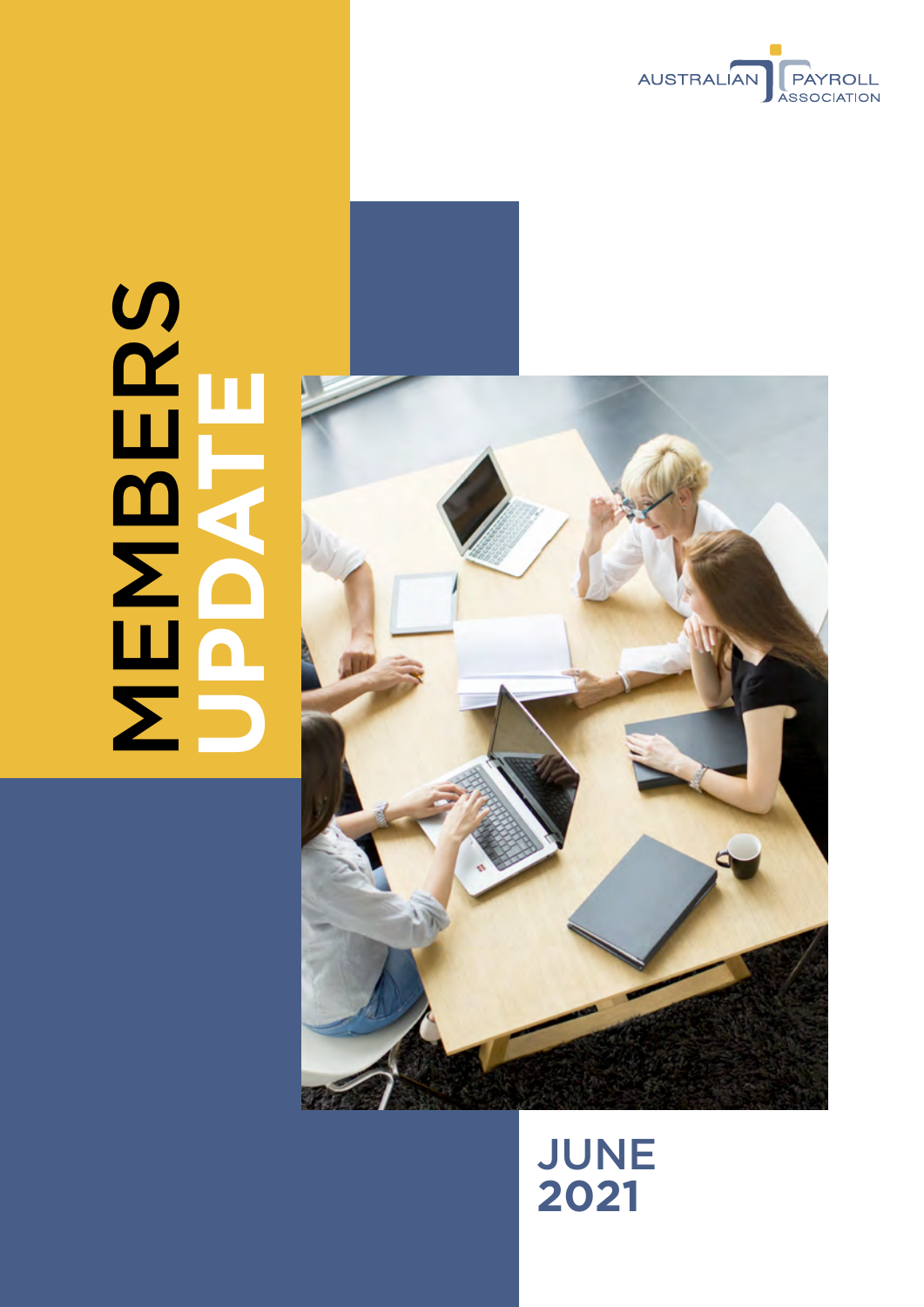

#### In this month's members update we look at:

- **Federal Budget updates**
- Payroll Tax update
- Closely held payees end of exception
- Additional pay weeks
- Deliveroo Gig Worker or Employee?

#### **Welcome to the June 2021 member's update**

Last month the government announced the Federal Budget update, which was delivered on the 11th May 2021. There were a few updates that will affect payroll such as the superannuation increase from 9.5% to 10% that was confirmed, this was already legislated to increase from the 1st July 2021. One surprise was the announcement of the possible changes to the minimum salary or wages threshold (\$450 per month).

We are also ramping up for Year End, which means we are all busy checking our systems. Small businesses that previously did not report Closely held payees will need to do so from the 1st July 2021.

Also, companies are asked to check how many pay days there are in the next financial year (2021-22) and to communicate this to their employees. This will make sure sufficient tax amounts are being withheld.

Lastly, we hear about the ruling against Deliveroo. Let's get started.

# Federal Budget updates

The 2021 Federal Budget (delivered on 11 May 2021) is designed to support the next phase of Australia's business-led COVID-19 recovery.

The Government has not announced any change to personal income tax rates or thresholds, which remain unchanged until the commencement of the currently legislated Stage 3 of the Personal Income Tax Plan which is due to commence from 1 July 2024. When Stage 3 is implemented in 2024 25, around 95 per cent of taxpayers will face a marginal tax rate of 30 per cent or less.

Some other interests to payroll:

#### **• superannuation guarantee will increase as planned to 10 percent on July 1, 2021**

No changes were announced to the Superannuation Guarantee rate in the Budget. Consequently, the from 1 July 2021, the prescribed SG rate will increase to ten per cent (from the current rate of 9.5 per cent).

#### **• 50 percent wage subsidy for new apprentices and trainees is extended to 31 March 2022**

Wage subsidies continue with the extension of the existing 50 per cent wage subsidy program for new apprentices and trainees employed from 5 October 2020 to 31 March 2022. The measure will uncap the number of eligible places and increase the duration of the subsidy to 12 months from the date an apprentice or trainee commences with their employer.

#### **• \$450 per month minimum salary or wages threshold ends on July 1, 2022.**

Pending the legislation passing parliament, the Government is intending to remove the existing \$450 per month minimum salary or wages threshold (which resulted in low-income employees not receiving any superannuation guarantee support), from 1 July 2022.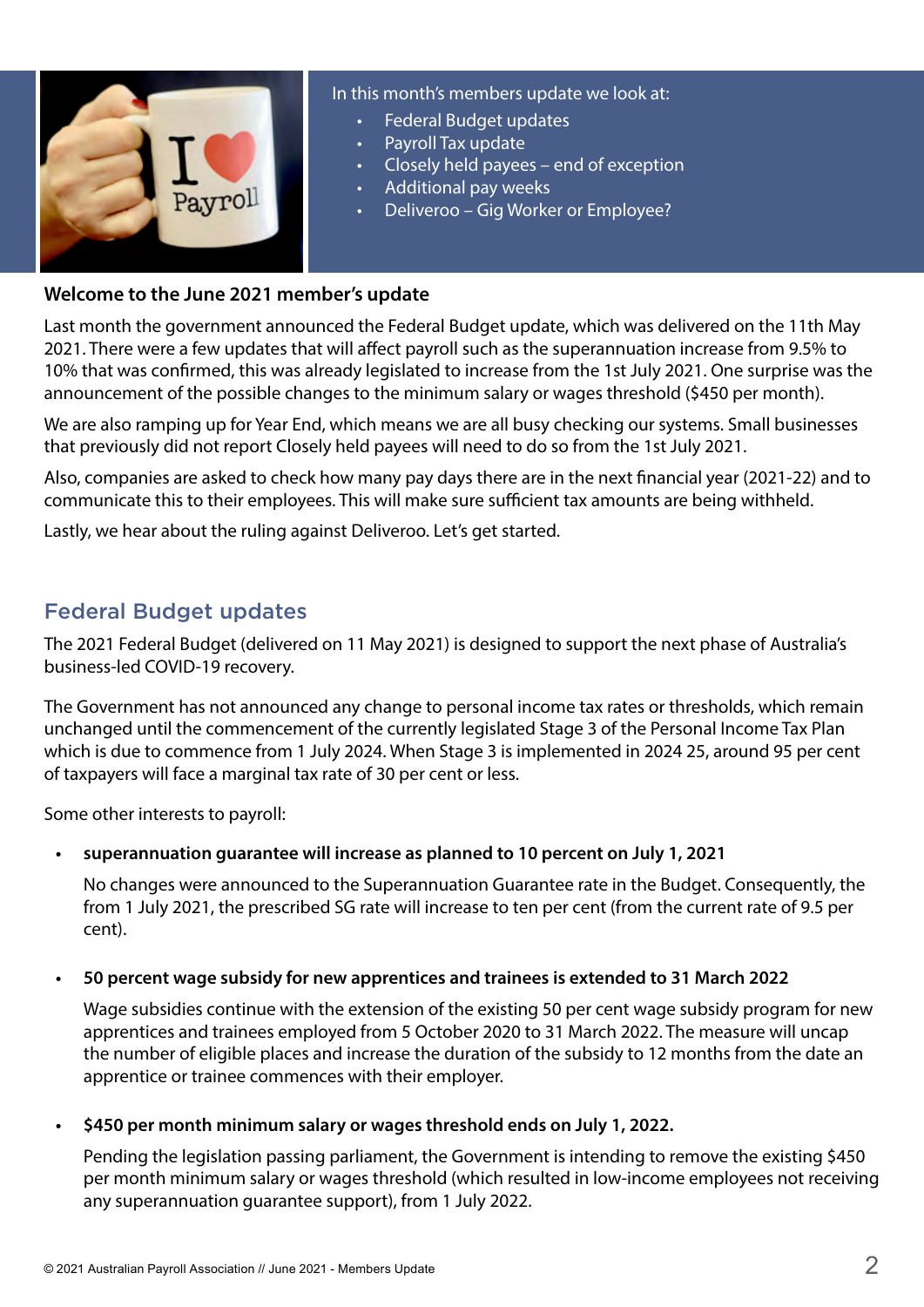### **Key changes to watch out for:**

| 2020-21 | 2021-22 |
|---------|---------|
| 9.50%   | 10%     |
| 57,090  | 58,920  |
| 25,000  | 27,500  |
|         |         |

*\*Subject to individual unused concessional cap carry forward*

# Payroll Tax update

#### **Victoria**

The payroll tax free threshold will be increased to \$700 000 (monthly 58,333.33).

The regional employer rate will also reduce from 2.02 per cent to 1.2125 per cent from 1 July 2021.

#### **Mental health and wellbeing levy (payroll tax surcharge).**

A payroll tax surcharge on wages paid in Victoria by businesses with national payrolls over \$10 million a year. A rate of 0.5% will apply for businesses with national payrolls above \$10 million, and businesses with national payrolls above \$100 million will pay an additional 0.5%. The expected start date for this is 1 January 2022.

#### **NSW**

#### **NSW Payroll Tax Amendment (Jobs Plus) Bill 2021**

Under the program, businesses will secure payroll tax relief for up to four years for every new job created where a business has created 30 new net jobs - with the aim of creating up to 25,000 new jobs by July next year.

The Payroll Tax Amendment (Jobs Plus) Bill 2021 (NSW) passed through both houses of the New South Wales Parliament in May 2021. It seeks to exempt employers from liability to pay payroll tax on wages that are the subject of Jobs Plus agreements, and extends an exemption in relation to the Aged Care Workforce Retention Grant Opportunity program of the Commonwealth, in response to COVID-19.

Proposed amendments to Aged Care were also added to the bill. It seeks to continue the payroll tax exemption which is in place currently for aged -care workers, which will exempt these future payments from Payroll Tax. This will assist with "bonus payments" that were made during the during the pandemic which funded retention bonuses for aged-care workers.

*[Payroll Tax Amendment \(Jobs Plus\) Act 2021](https://www.parliament.nsw.gov.au/bills/Pages/bill-details.aspx?pk=3850)*

# Closely held payees – end of exception

#### **What is changing?**

Small employers — with 19 or fewer employees — were required to start STP reporting on 1 July 2019. However, they are exempt from reporting closely held payees through STP for the 2019–20 and 2020–21 income years. This exemption ends on 30 June 2021. From 1 July 2021, small employers will need to report closely held payee information.

If you are a small employer who only has closely held payees, you can start STP reporting from 1 July 2021 but you do not need to inform the ATO that you only have closely held payees.